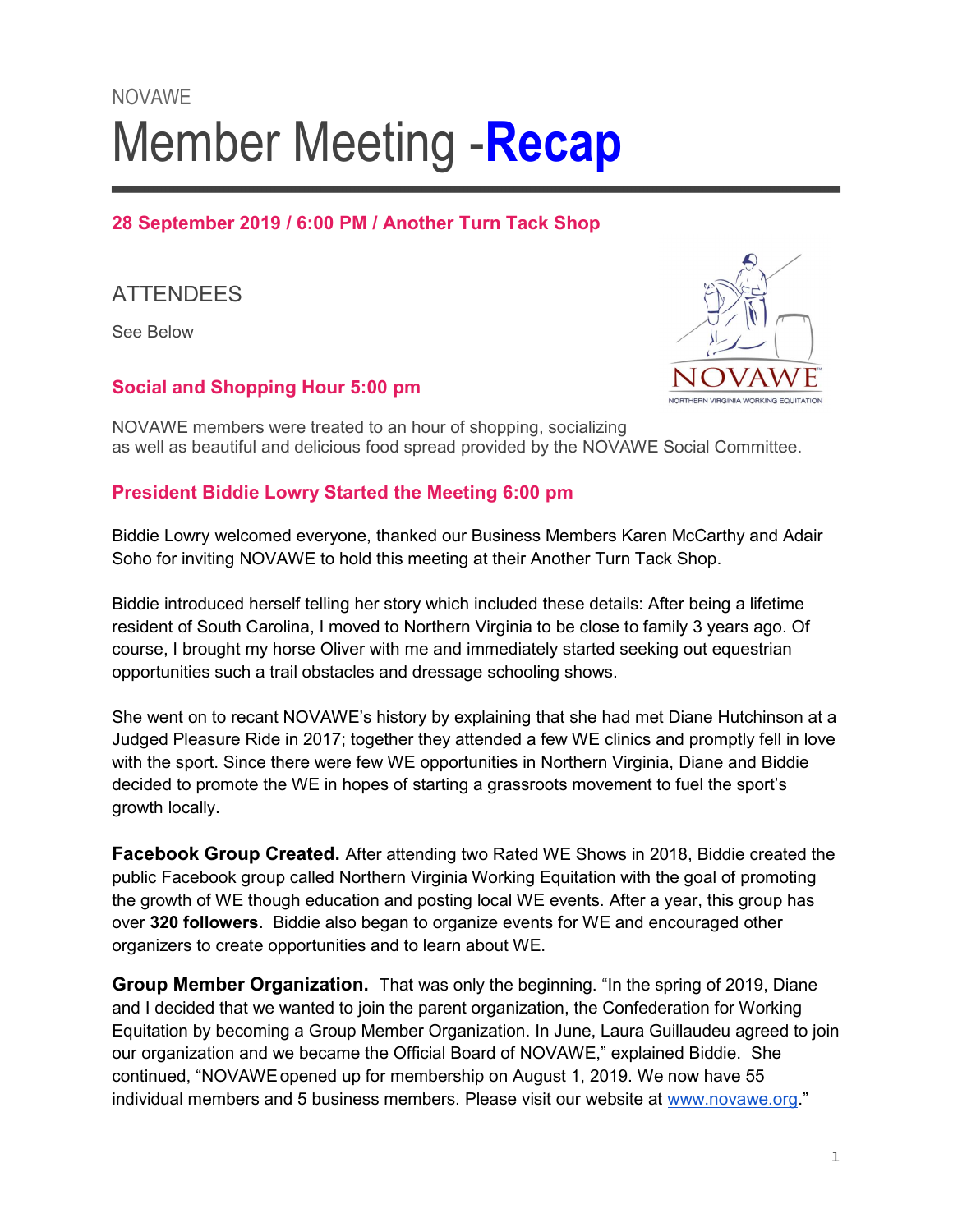To-date Biddie and later NOVAWE has offered: Clinics, PlayDays, a Schooling Show, a Demo to the Loudoun Hunt Pony Club and 2 months of WE Wednesday lessons and 1 month of NOVAWE Wednesday lessons at Bella Vita Stables with Allison Reed.

Summer 2019 NOVAWE Rated Show Highlights Since becoming a formal organization, we have organized and attended two rated WE shows as a group:

- July Six NOVAWE Founding Members competed in the ERAHC Birchtown Stables Working Equitation Show in Forest City, PA, July 20-21. Members won Championships and Reserve Championships in the Level 1 Amateur, Level 2 Open Novice A, and also won Dressage and Ease of Handling in the Level 2 Amateur Novice A.
- Aug Seven NOVAWE Founding members competed at the ERAHC "Virginia Classic" Show at the Virginia Horse Center-winning every division entered! (Level 1 Amateur, Level 2 Amateur, Level 2 Open)

# SEE www.NOVAWE.Org "NEWS" for complete stories

# Upcoming NOVAWE and Member Hosted 2019 Events: NOVAWE members will receive a 5-day advance notice for registration purposes of NOVAWE hosted events (via email and FaceBook)

All events (NOVAWE Hosted and NOVAWE Member hosted events) are posted on our website's Event Calendar www.novawe.org.

# 2019 NOVAWE Calendar:

#### **October**

5th: WE Clinic & Ride an EOH Course with Allison Reed at Oak Spring Equestrian, Woodbine, MD -- Barbara Sullivan: oakspringequestrianllc@gmail.com

13th: WE Clinic with Allison Reed at Timber Dream Farm, Purcellville, VA --Jackie Patch: timberdreamfarm@gmail.com

14th: WE Playday at Timber Dream Farm, Purcellville, VA --Jackie Patch: timberdreamfarm@gmail.com

19th: NOVAWE Halloween Play Day at Bella Vita Stables, Catharpin, VA --Biddie Lowry: novawe.blowry@gmail.com

26th: WE Schooling Show at Oak Spring Equestrian, Woodbine, MD Dr. Jill Glasspool Malone, L Judge | Barbara Sullivan: oakspringequestrianllc@gmail.com

#### November

3rd: NOVAWE Presentation to Casanova Warrenton Pony Club, (Location TBD).

4th: WE Clinic with Stephanie Jennings for Loudoun Hunt Pony Club members (Morven Park)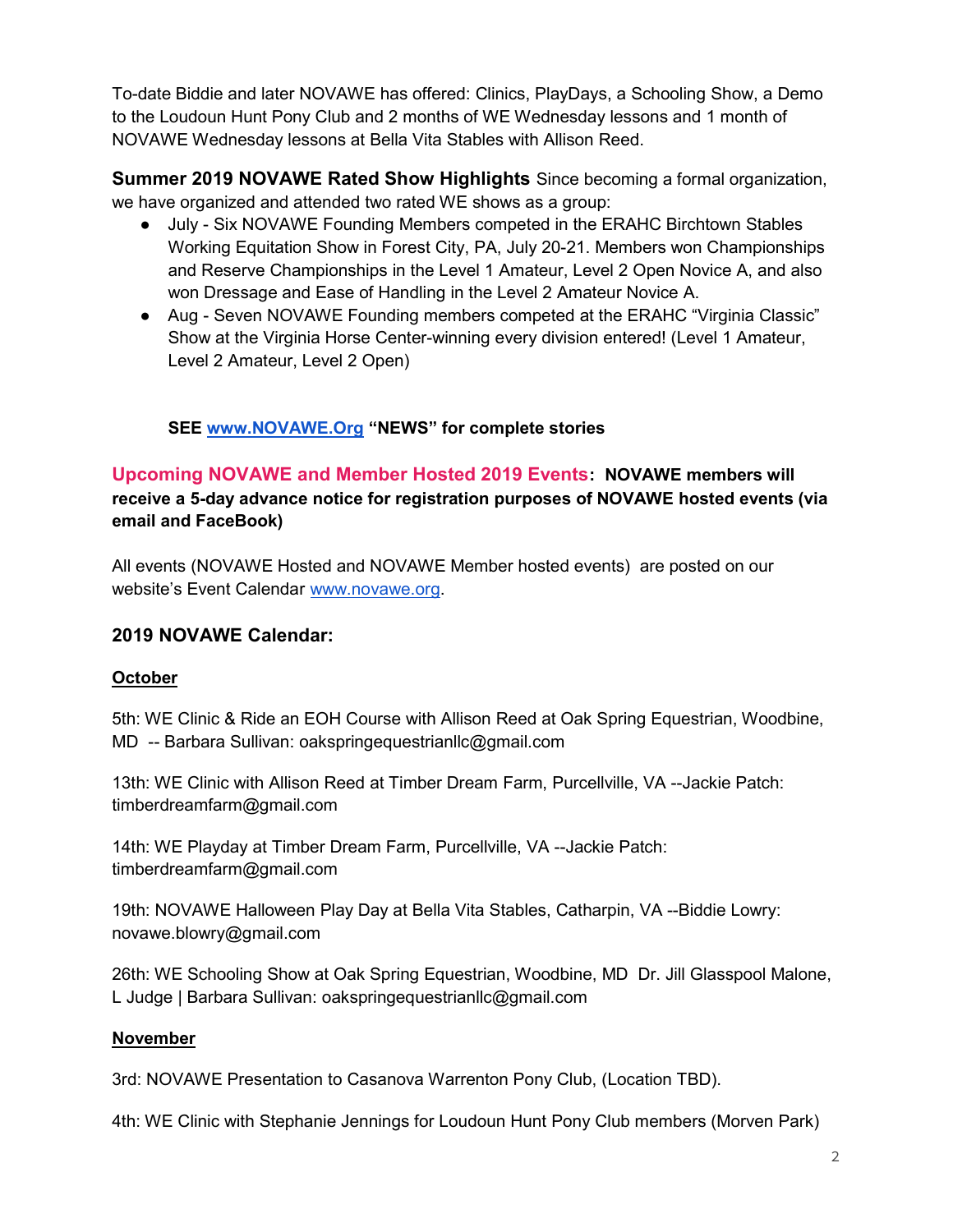9th: Movin' On Up NOVAWE Schooling Show at Bella Vita Stables, Catharpin, VA Kimberly Garvis da Silva, L Judge | Biddie Lowry: novawe.blowry@gmail.com

16th: WE Clinic with Allison Reed at Magnolia Equestrian Center, Stevensburg, VA --Michelle von Schmidt-Pauli: magnoliaequestrian@yahoo.com

#### December

11th-15th: Rolf Janzen Private Lessons (2 days) and WE Clinic (3 days) at Oak Spring Equestrian, Woodbine, MD | Barbara Sullivan: oakspringequestrianllc@gmail.com

**Planning Events for 2020.** The Board is busy planning events for 2020 which will include more Allison Reed Clinics and events, and NOVAWE is working to bring in some amazing clinicians from near and far. We will also offer playdays, local clinics, and schooling shows.

Tarren Warren is coming in April 4-5, and we are working to secure Kat Waters, Brendan Wise and possibly a horsemanship clinician, in addition to a cattle work clinic with Stephanie and Mike Jennings.

#### Biddie also read NOVAWE's Mission.

Our mission is: Northern Virginia Working Equitation is a member club dedicated to promoting the growth of the equestrian sport of Working Equitation in Northern Virginia and the surrounding areas through education and Working Equitation (WE) activities. This organization welcomes all equestrian disciplines, offers opportunities to advance mounted skills and knowledge of WE, and encourages the development of a harmonious relationship between horse and rider.

A key sentiment expressed through discussion was how important NOVAWE's work is, growing this sport in the region. No doubt our efforts will fuel awareness and acceptance, and before long, Working Equitation will become a major discipline; we will have been a key force in its history. This is inspiring, valuable, important, and fun.

NOVAWE Vice President/Secretary-Treasurer was introduced. Diane Hutchinson is a 30 year resident of Northern Virginia, originally from California. In addition to being a "numbers person", Diane has experience in marketing and publicity and is leading the Marketing Committee, the Fundraising Committee and the Sponsor Committee. Diane has enjoyed learning WE and has competed in rated shows successful on her Oldenburg Pinto mare Stella.

NOVAWE strives to be transparent and we take seriously our Stewardship of WE and our governance of the Members' interests. We will be putting out a survey very soon to collect your interests and ideas to help us grow. If you have ideas and/or can help with any of our committees, please contact a board member or send an email through the website or to NOVAWE.info@gmail.com

#### Diane presented the Treasury Report.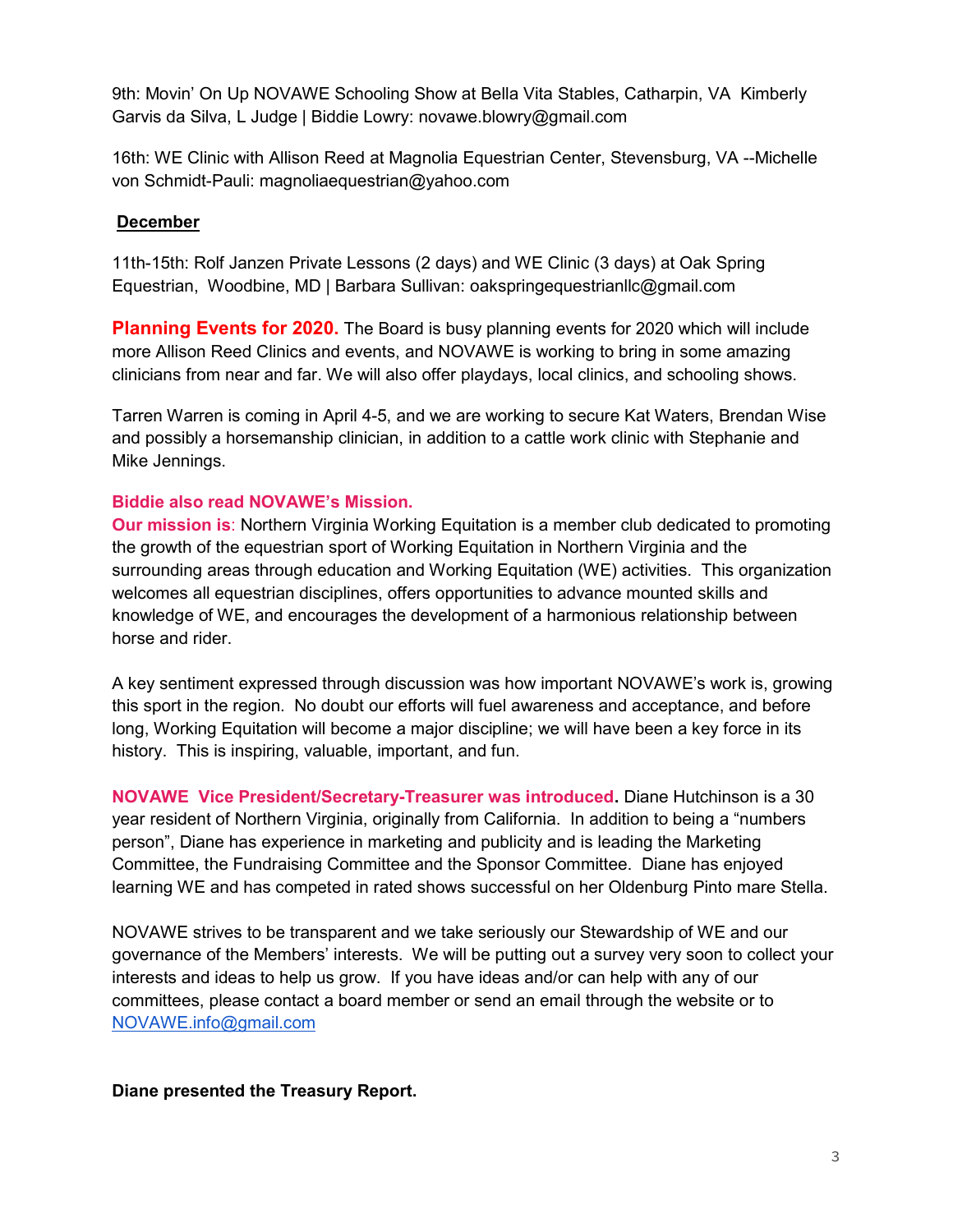Current Bank Balance \$5,004.63

| <b>REVENUE (YTD)</b>    |            |
|-------------------------|------------|
| Membership              | \$2,074.72 |
| <b>Business Members</b> | \$496.80   |
| Donations               | \$889.60   |
| Logo Wear               | \$926.92   |
| Events                  | \$2,087.47 |
|                         |            |
| <b>Total Revenue</b>    | \$6,475.51 |
| <b>EXPENSES (YTD)</b>   |            |
| Promotion               | \$534.50   |
| Web Site                | \$170.00   |
| Logo Wear               | \$631.12   |
| Administrative          | \$77.35    |
| Events                  | \$1,379.87 |
| <b>Total Expenses</b>   | \$2,792.84 |

\* Liabilities: \$2,681.62 (\$1,500 start-up Capital and \$1,181.62 start up expenses to be reimbursed to board members)

Upcoming (October) expenses include Liability Insurance for the Club (Great American quoted \$1,050), October Play Day and November Show expenses.

#### Diane also is Chairman of the MARKETING, SPONSORSHIP & FUNDRAISING COMMITTEES:

We need volunteers to join these committees to help us, please let us know how you can help.

MARKETING: Four members have expressed they can help with Marketing. Kathi Watts and Joanne Masterson will help with Mail Chimp and the Website; Kathi volunteered to also help with MailChimp Survey. Kristen Mango will help with writing (contributed the new "Spotlight" feature on the homepage of the website: Allison Reed); and Nancy Jean Wilochka indicated she had a media background and could assist with marketing material, design and review.

Marketing Committee -- Getting the word about about NOVAWE "out there"

- Facebook (Biddie)
- Website (Diane) with support from Kathi Watts and Joanne Masterson
- Promote NOVAWE and Local WE Events through NOVAWE social media
- Produce flyers and marketing materials, etc
- Produce and distribute press releases
- Improve media list equine community list to send press releases
- Instagram
- YouTube Channel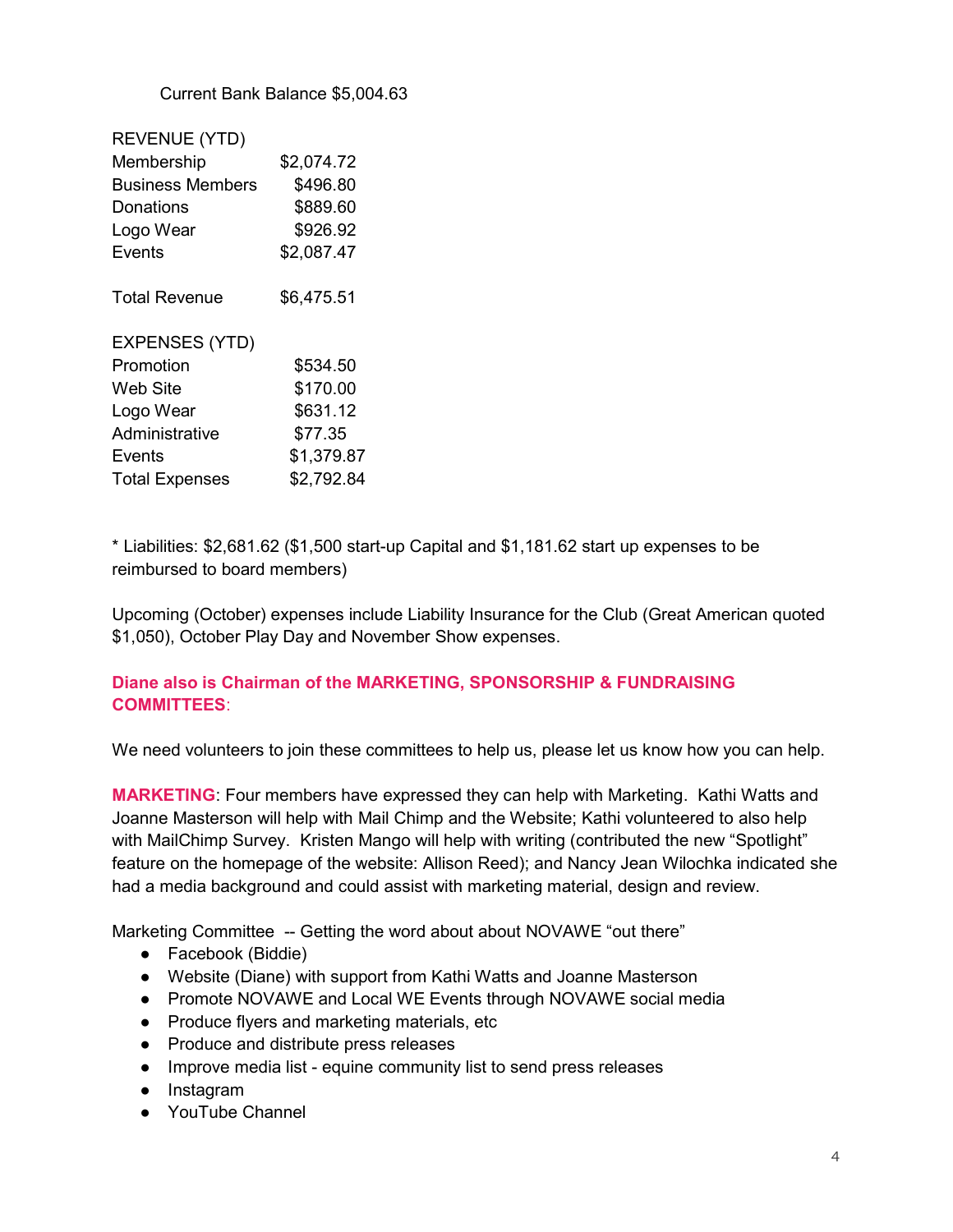FUNDRAISING: Desperately need help to coordinate the following and more: -On-Line Auction (donated by NOVAWE Business Member Pro Horse Services) (tentative Auction in February -- need to start working on it now. We are seeking a Coordinator to work with Stephanie and other Members for solicitations of items to auction. Need quality items donated to Auction.

-Other Fundraising Ideas:

- a. Possibly Obstacle Desensitization Event
- b. Raffles at Horse Shows
- c. Sell photos from clinics/ shows to participants
- d. At the Meeting there was suggestion to "design" how to build WE obstacles and sell the plans.

Funds are needed for renting indoor areas for our clinics, shows, playdays as well as bringing in out-of-state clinicians. As we grow our membership's knowledge of WE and horsemanship, we can then invest in helping area professionals' education of WE. Eventually, we will have more local clinicians, judges and technical delegates (TD).

Send us your ideas!

#### **SPONSORSHIP**

 See the new Sponsorship page on the NOVAWE website. We need a committee chair and coordinators to help with securing sponsors for our shows and other events.

# Secretary Report

- Formal agenda and minutes for all board meetings and other meetings are posted on Website > NOVAWE Information & Documents tab
- Diane submits monthly Activity Summary Report to Confederation Region 6 (also posted on Website)

Vice President/Membership Laura Guillaudeu was introduced by BIddie. Laura has lived in the area for 32 years, originally from Wisconsin. She is a Registered Nurse and Nursing Supervisor and has plenty of experience in caring and organizing. Laura is also the Hospitality Committee Chair and has experienced great success in the Intro level with her paint mare Dreamer.

#### Membership Report

- Current number of Founding Members -- 55
- Current number of Business members -- 5
- Recruiting efforts for obtaining new members for 2020
- All Founding members do not need to "re-up" for 2020 but we are campaigning to double our membership in 2020 so tell your friends. If each member brings a friend to the organization we will meet our goal.
- Review Membership benefits (see membership form)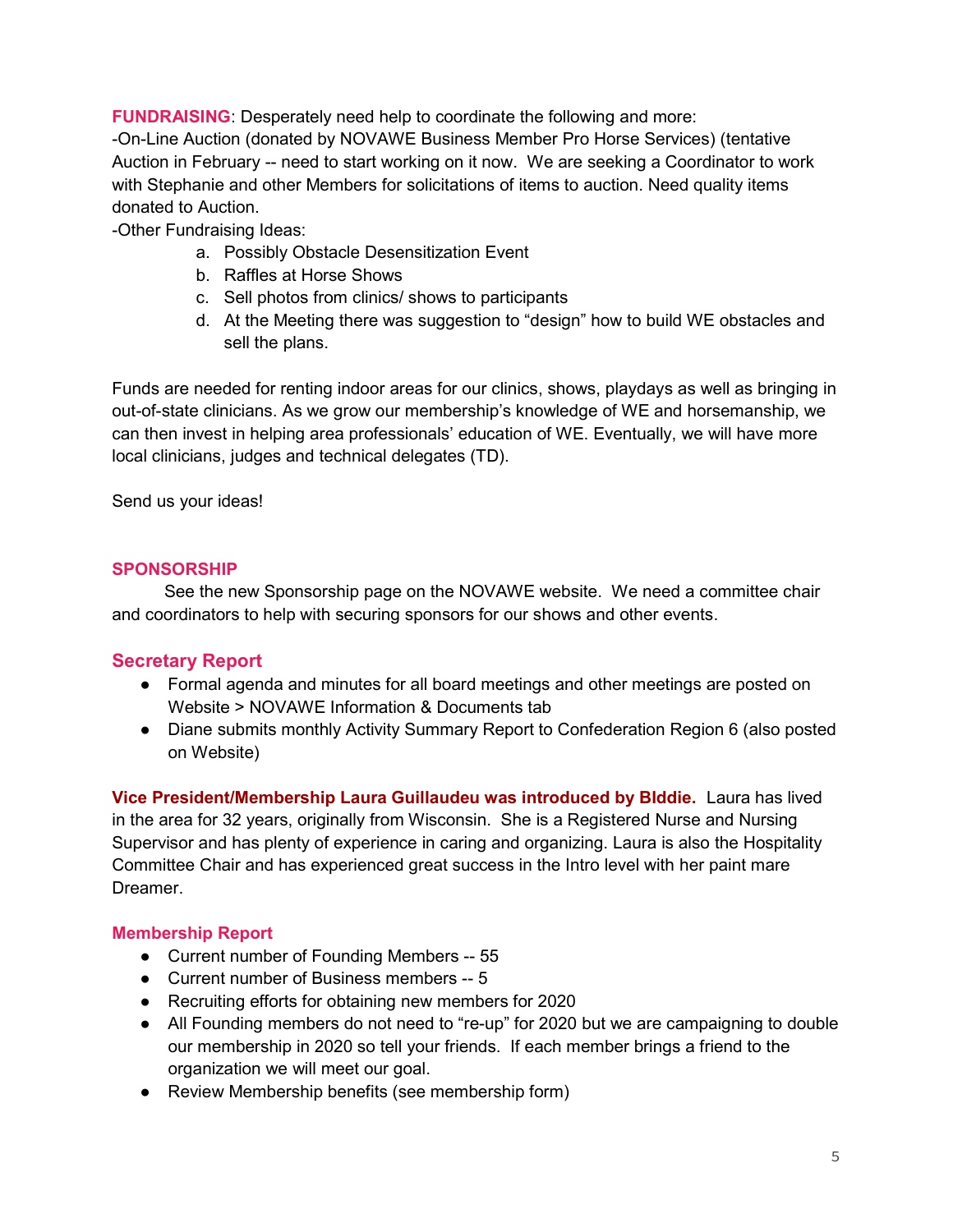Logo Wear Laura heads the Logo Wear offerings and manages all ordering. She provided an overview of the ordering process for polo shirts. She also showed samples (saddle pads and other shirts, vests, and gave an overview of how to order "special Items." There are forms on the Website Membership Page for ordering logo wear. If you need help, contact Laura or email novawe.info@gmail.com.

Items (shirts, saddle pads, etc.) can be purchased at Another Turn Tack (10% discount to NOVAWE members) and left there for pick-up to be embroidered. Leave clear instructions with all items left with Another Turn Tack (or with Laura) and also complete a "Shirt" or "Special Items order form" to coordinate with Laura for pickup/delivery. (For all orders you must fill out order form on Website and pay (paypal or check).

# Hospitality Report

- Still developing role--Hospitality coordinates and assists with organizing food, drinks, set up, overseeing and take down for NOVAWE events.
- Ensuring our guests-Clinicians, trainers, judges are taken care of and needs are met during the event.
- Obtain volunteers for assisting or for purchasing, preparing and delivering food/drink (AND/Or coordinate with VOLUNTEER COMMITTEE CHAIR)
- Maintaining necessary supplies and replenishing supplies.
- We will need volunteers to serve on the Committee and/or help out with specific events.
- WE NEED A VOLUNTEER COMMITTEE CHAIR.

# 4. Biddie introduced Allison (Alli) Reed, our speaker for tonight.

Alli presented "How WE has improved horse and rider understanding of balance, transitions, and trust." She also spoke on issues related to growing the WE Sport and the need for additional WE instructors.

Alli is a very sought out instructor and clinician for WE events and is currently working on her WE "L" license. Alli has conducted 14 Working Equitation clinics, playdays, course practice days, and Fix-it-Tests since June of 2018 at several different farms. She ran the popular weekly WE Wednesday lesson program at her farm in June, July, and August.

A new SPOTLIGHT article - Allison Reed Article is on the Home page of www.NOVAWE.org - check it out and learn more about this impressive professional.

#### The NOVAWE Board and Alli then held a Question and Answer period

The discussion included WE Rules and our goals to teach correct rules and riding for successful practice of Working Equitation. The discussion did stress the value of WE as a cross-training exercise for horses of any discipline. Members should not feel pressured to "show," but should they wish to try showing, NOVAWE will prepare them and provide them a friendly and low stress venue to get started in showing WE.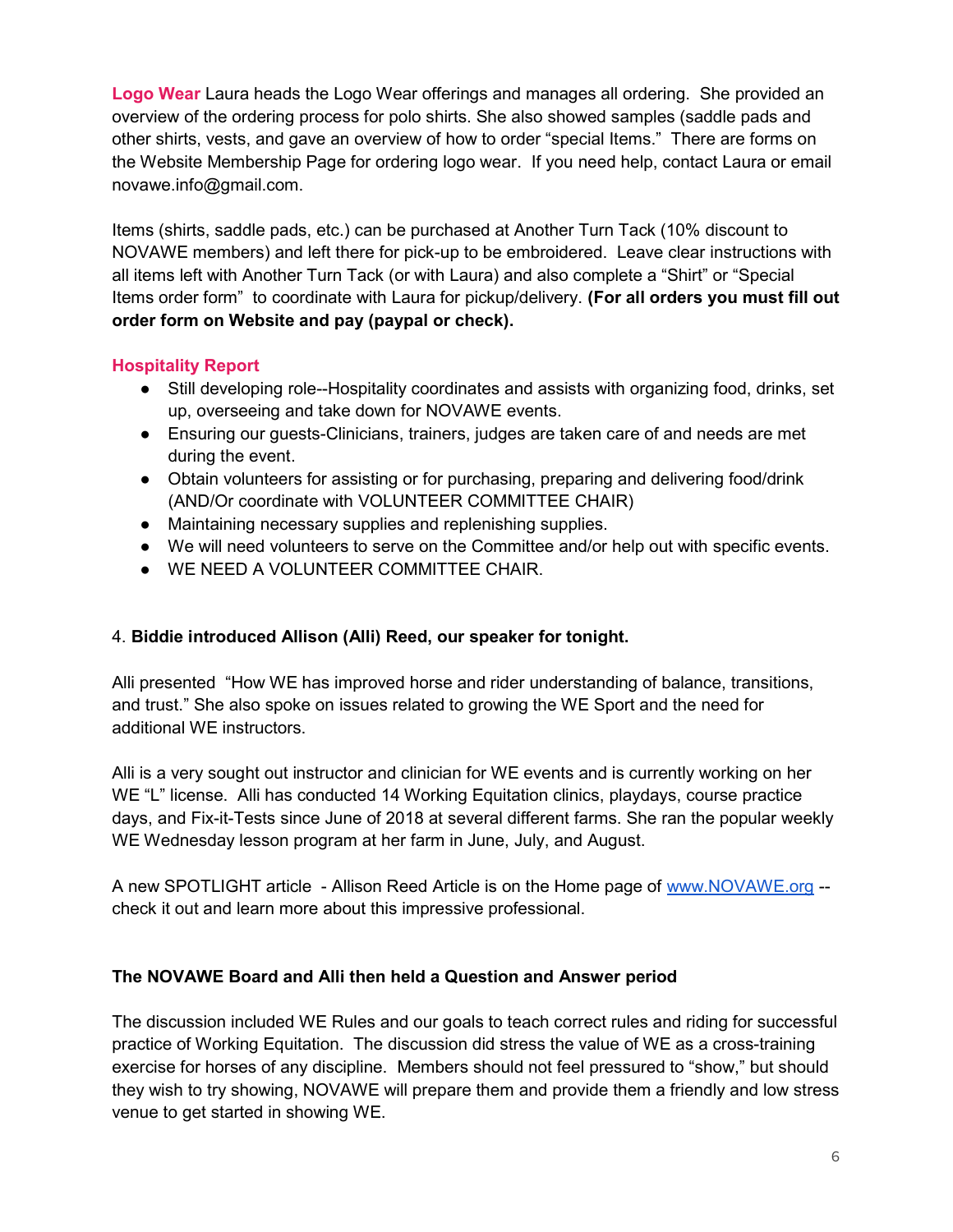As a follow-up, Biddie has posted on the FaceBook the gait requirements for Ease of Handling Levels 1-3.

There was also a passionate discussion about the "vibe" of the NOVAWE membership body. Biddie provided that she thought, because WE welcomes all breeds and disciplines, that those attracted to WE tend to be "accepting" and "appreciative" of others different from themselves. There was general agreement that this could explain why the NOVAWE "family" is so friendly and supportive. That, and the **food** as we have demonstrated at all our events that we like to share good food :-).

Thank you to those who were able to make the meeting and for those who couldn't; we hope this recap is useful. We will try and do another member meeting, maybe a conference call or a year-end type meeting. Look for the Survey (next month) and tell us what works best for you.

Happy Weeeeeeing. #NOVAWE #WEtogether.

Two door prizes were "drawn"

Jeannie Whited won an entry to a Playday Event and Susanne DeSaix won a NOVAWE polo shirt.

Closing: Biddie thanked everyone for coming tonight, Another Turn Tack for hosting this event, everyone for joining NOVAWE, and helping grow this important WE discipline here in Northern Virginia!

Special thanks to the Wine providers: Fabbioli Wine Cellars 15669 Limestone School Rd, Leesburg, VA 20176 Doukenie Winery 14727 Mountain Rd, Hillsboro, VA 20132

NOVAWE Meeting Attendees:

| <b>Biddie Lowry</b>  | Diane Hutchinson      | Laura Guillaudeu   |
|----------------------|-----------------------|--------------------|
| Judy and Pat Brescia | Suzanne DeSaix        | Suzanne Gonzalez   |
| Amanda Hoffner       | Martha Hummer (guest) | Stephanie Jennings |